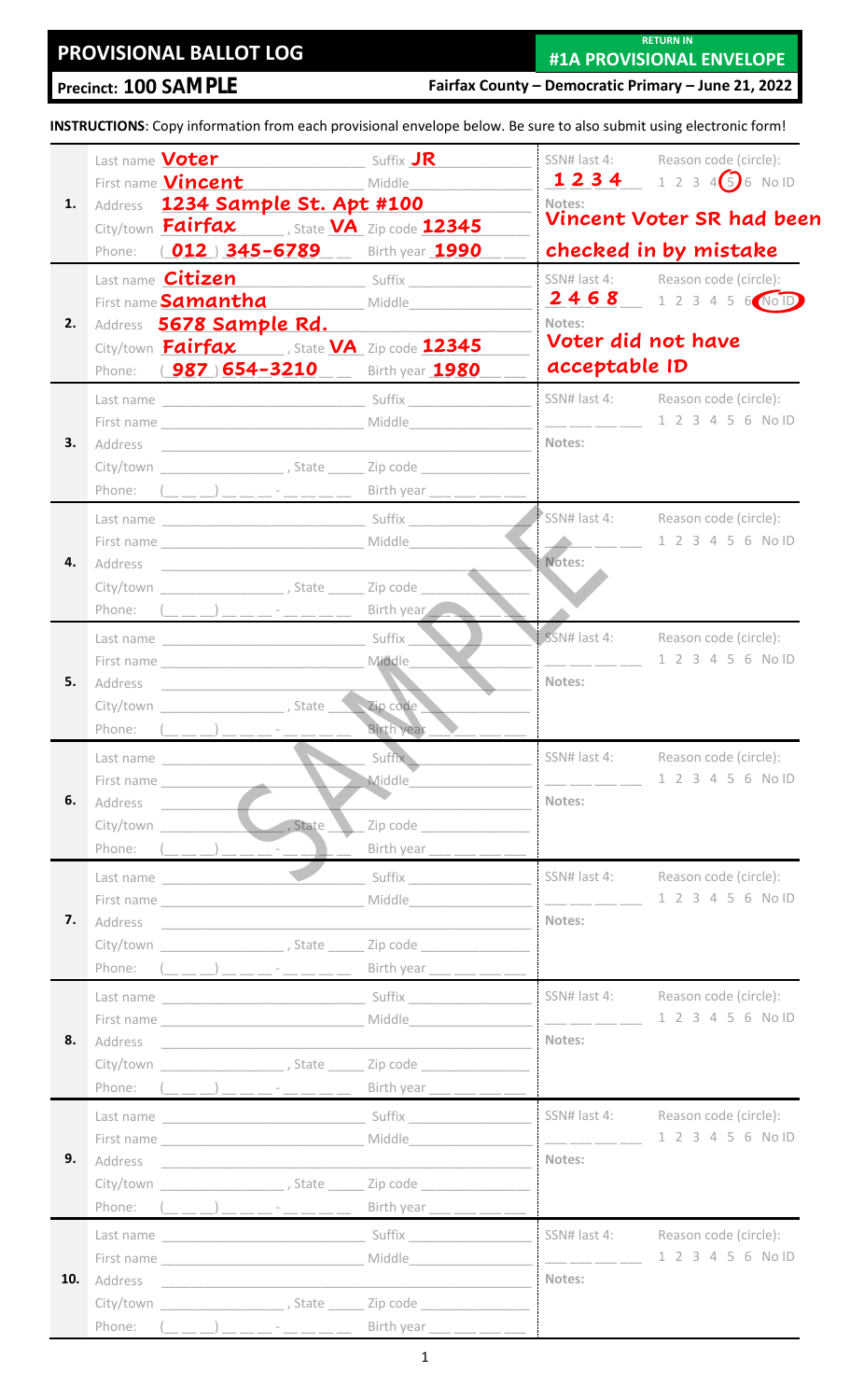# **Provisional Vote**

**100**

**Voter: fill in your information on this side.**

|                | Voter name                                                                                                                                                                                                                                                                                                                                                                                                                                 |                             |  |  |  |
|----------------|--------------------------------------------------------------------------------------------------------------------------------------------------------------------------------------------------------------------------------------------------------------------------------------------------------------------------------------------------------------------------------------------------------------------------------------------|-----------------------------|--|--|--|
| 1              | Last name <b>Voter</b>                                                                                                                                                                                                                                                                                                                                                                                                                     | Middle                      |  |  |  |
|                | First name Vincent                                                                                                                                                                                                                                                                                                                                                                                                                         | Suffix JR                   |  |  |  |
|                |                                                                                                                                                                                                                                                                                                                                                                                                                                            |                             |  |  |  |
| $\overline{2}$ | <b>Birthdate</b>                                                                                                                                                                                                                                                                                                                                                                                                                           | $ 0,1 $ $ 0,1 $ $ 1,9,9,0 $ |  |  |  |
| 3              | <b>Address</b>                                                                                                                                                                                                                                                                                                                                                                                                                             |                             |  |  |  |
|                | Address 1234 Sample St.                                                                                                                                                                                                                                                                                                                                                                                                                    | Apt. number 100             |  |  |  |
|                | City/Town <b>Fairfax</b><br>State $\bigvee A$ Zip Code                                                                                                                                                                                                                                                                                                                                                                                     | 1, 2, 3, 4, 5               |  |  |  |
| 4              | Phone                                                                                                                                                                                                                                                                                                                                                                                                                                      | $0,1,2$ $-3,4,5$ $-6,7,8,9$ |  |  |  |
| 5              | <b>Social Security number</b><br>(last 4 digits required)                                                                                                                                                                                                                                                                                                                                                                                  |                             |  |  |  |
| 6              | <b>Statement of voter</b><br>To the best of my knowledge, I am a registered voter of this locality and I am eligible to<br>vote in this election. I hereby affirm that I have read the Privacy Act Notice and Warning.<br>Your address information will be used to update your voter registration record.<br>Voter: sign here<br>X Vincent Voter<br>Election officer: sign here<br>$\times$ Tasha Chief<br>0,6/2,1/2,0,2,2<br>Today's date |                             |  |  |  |
|                | Place voted ballot in this envelope.                                                                                                                                                                                                                                                                                                                                                                                                       |                             |  |  |  |

**Privacy Act Notice:** This form requires personal information, including the last four (4) digits of your Social Security number, for identification purposes and to prevent fraud. Providing your full Social Security number, though not required, may prove helpful in the determination of your eligibility to vote. Federal law (the Privacy Act and Help America Vote Act) and state law (the Virginia Constitution, Article II, § 2; Title 24.2 of the Code of Virginia; and the Virginia Government Data Collection and Dissemination Practices Act) authorize collecting this information and restrict its use to official purposes only. Failure to provide the requested information may prevent determining your eligibility to vote and result in your provisional ballot not being counted.

**WARNING:** Intentionally making a materially false statement on this form constitutes the crime of election fraud, punishable as felony in Virginia. Violators may be sentenced up to 10 years in prison, or up to 12 months in jail and/ or fined up to \$2,500. SBE-653 REV 5/18